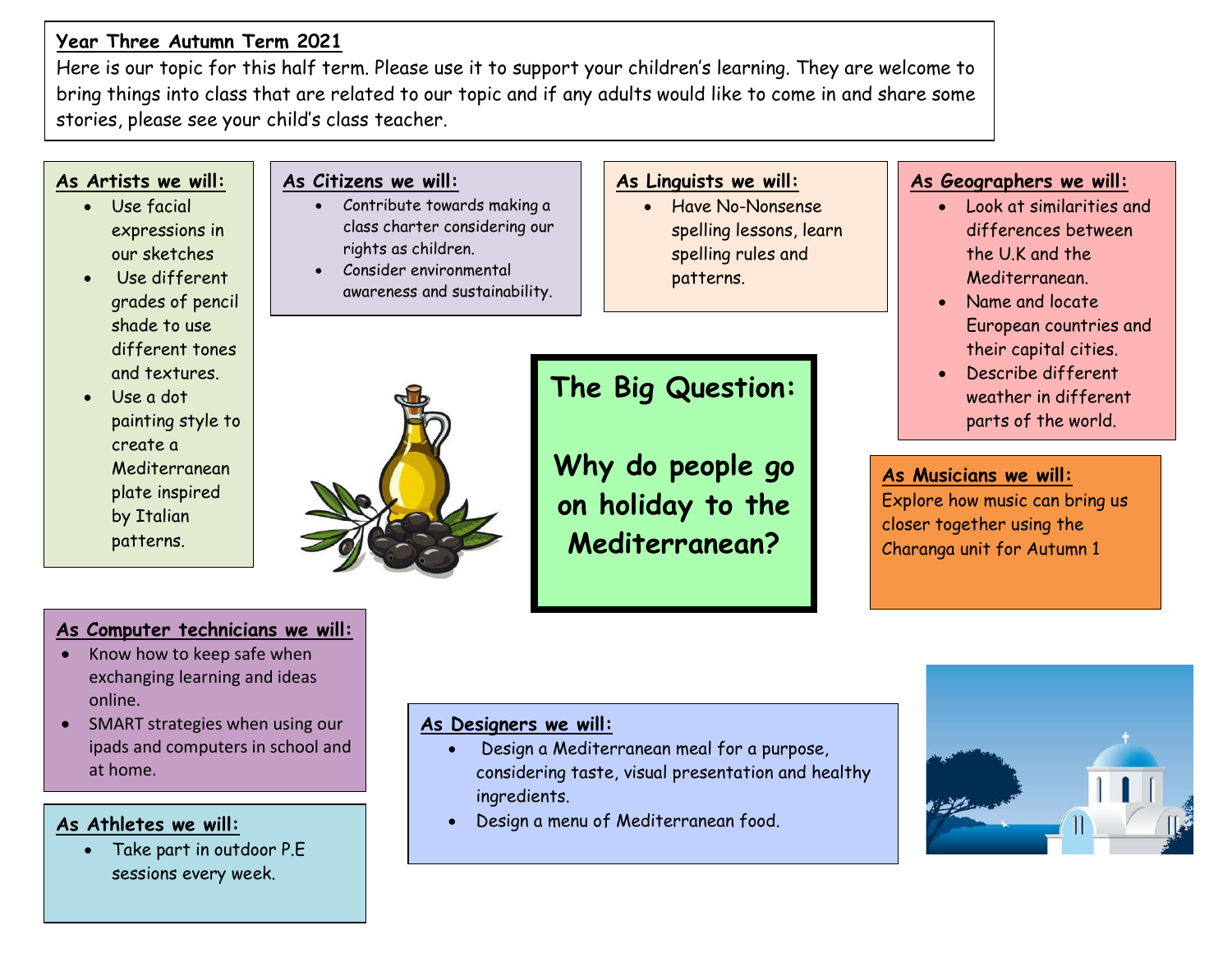

## **As Scientists we will:**

• Name and locate some of the world's famous volcanoes.

locality.

• Describe physical features in a

- Compare and group together different rocks based on their properties
- Describe and explain how different rocks can be useful to us.
- Describe how fossils are formed.
- Recognise that soils are formed from rocks and organic matter.
- Begin to relate the properties of rocks with their uses and classify different types of rock